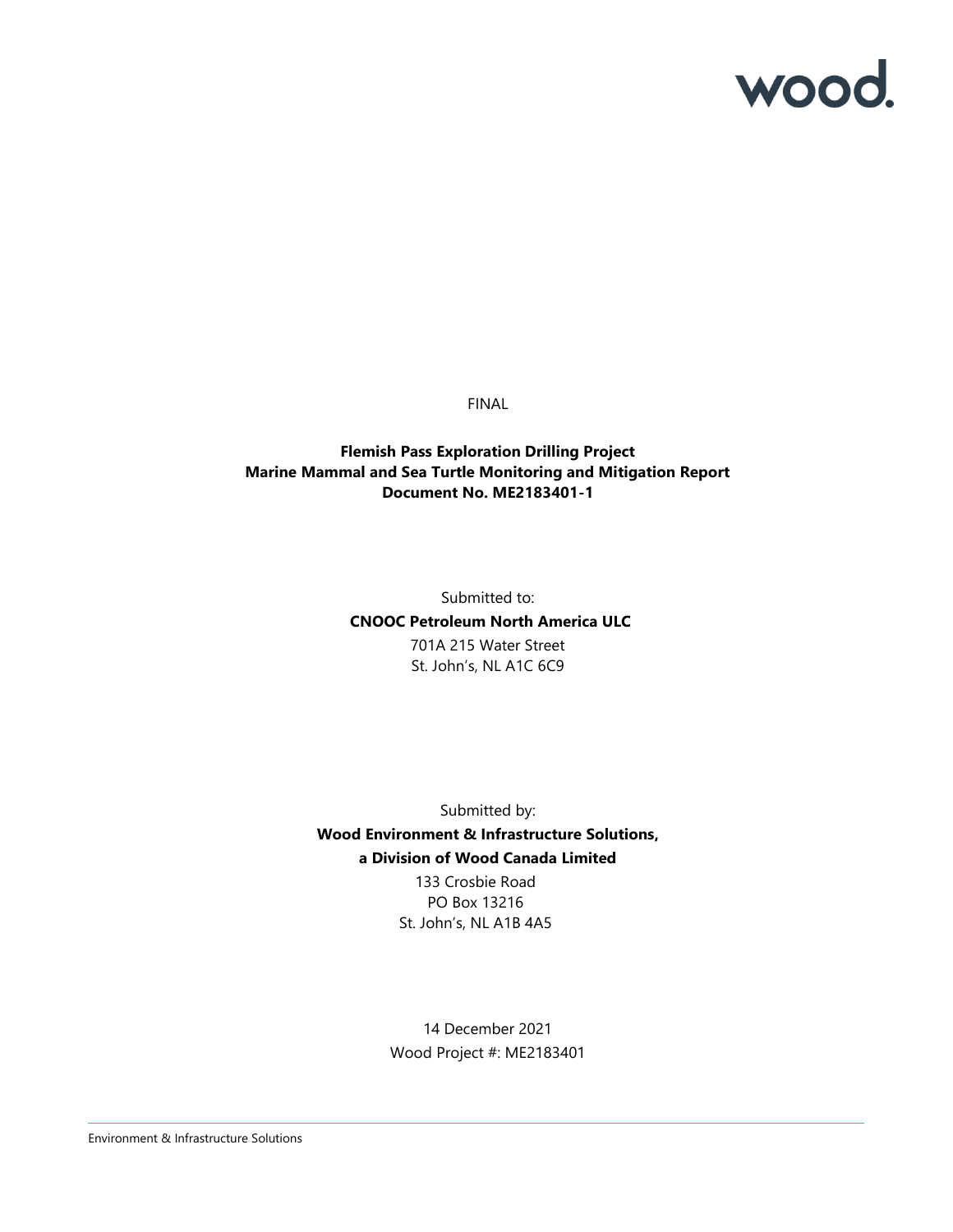# wood.

#### **IMPORTANT NOTICE**

This report was prepared exclusively for CNOOC by Wood Environment & Infrastructure Solutions, a Division of Wood Canada Limited (Wood). The quality of information, conclusions and estimates contained herein is consistent with the level of effort involved in Wood's services and based on: i) information available at the time of preparation, ii) data supplied by outside sources and iii) the assumptions, conditions and qualifications set forth in this report. This report is intended to be used by CNOOC only, subject to the terms and conditions of its contract with Wood. Any other use of, or reliance on, this report by any third party is at that party's sole risk.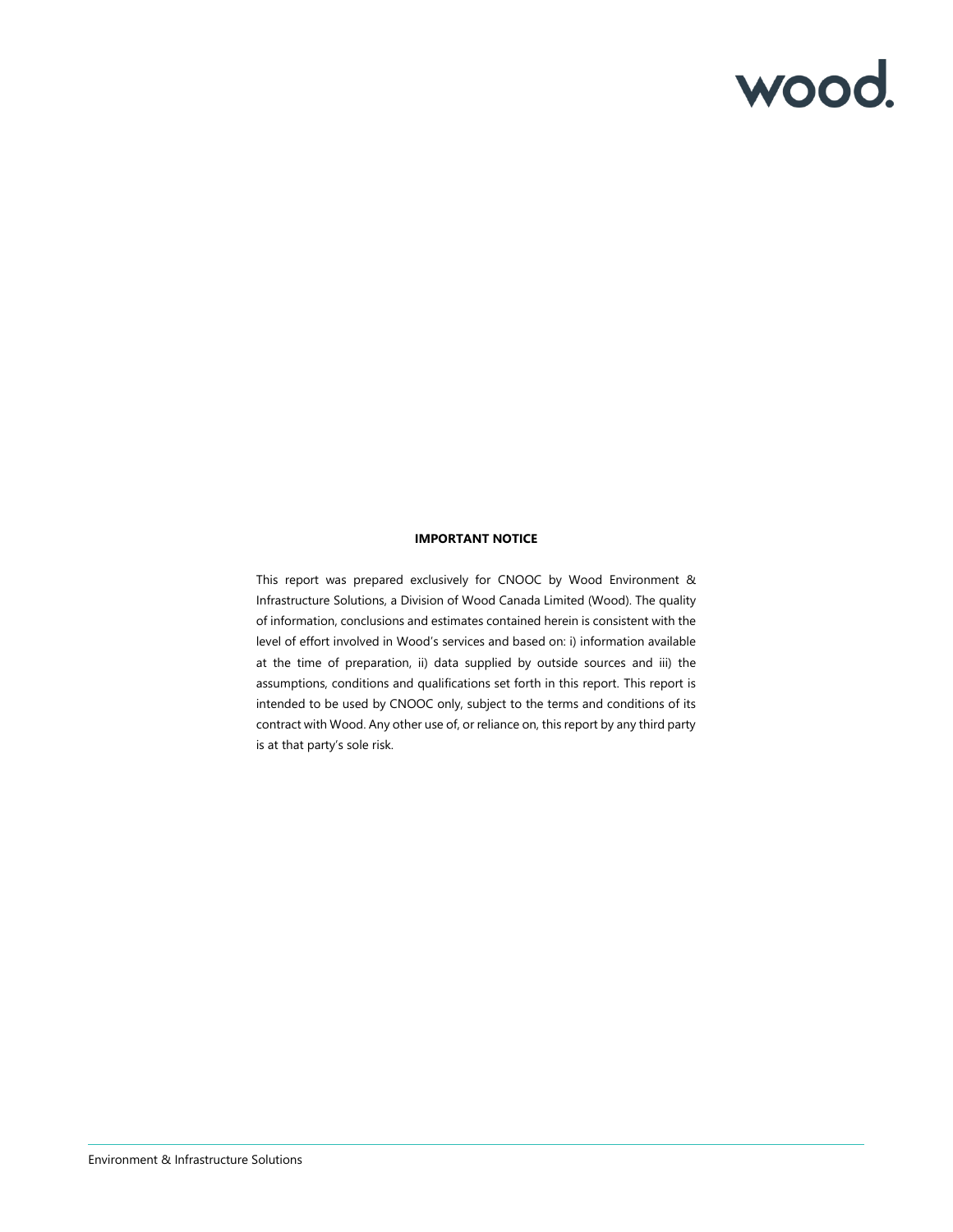

| Rev. No. | <b>Purpose</b>       | <b>Prepared By</b> | <b>Reviewed By</b> | <b>Date</b>   |
|----------|----------------------|--------------------|--------------------|---------------|
| 1.0      | <b>Client Review</b> | <b>LLM</b>         | KB                 | June 28, 2021 |
| 2.0      | <b>Client Review</b> | <b>LLM</b>         | Luar Bablier       | July 21, 2021 |
| 3.0      | Use                  | <b>LLM</b>         | Luin Bablier       | Aug 13, 2021  |
| 4.0      | Use                  | <b>LLM</b>         | Justin So          | Aug 16, 2021  |
| 5.0      | Use                  | JS                 | Luin Bablier.      | Dec 14, 2021  |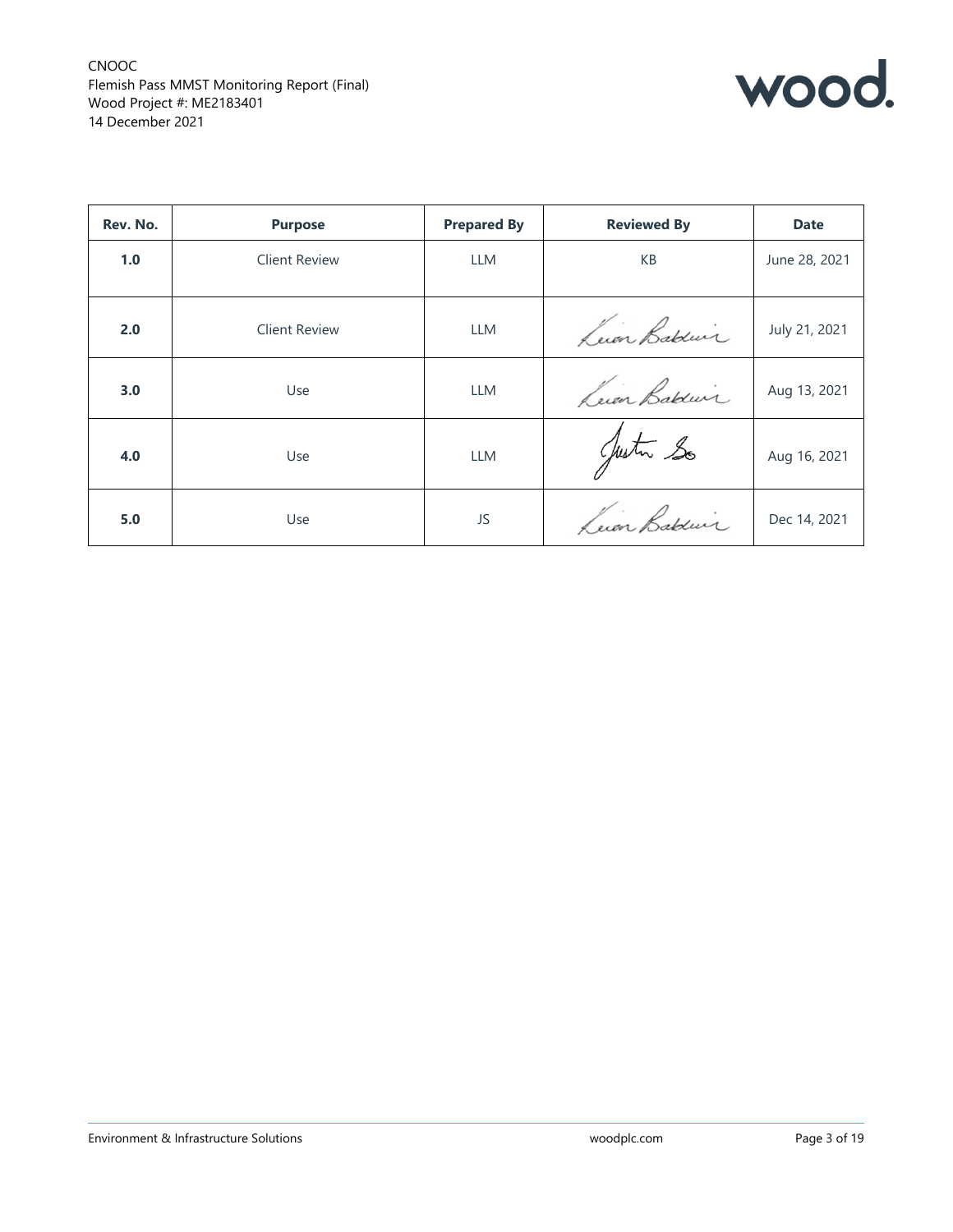

## **LIST OF CONTENTS**

| 1.0 |  |
|-----|--|
| 2.0 |  |
| 3.0 |  |
| 4.0 |  |
| 5.0 |  |
| 6.0 |  |
| 7.0 |  |
| 8.0 |  |
| 9.0 |  |

## **LIST OF TABLES**

| Table 6.1 Timeline of activities related to the mitigation program onboard MV Siem Pilot 11 |  |
|---------------------------------------------------------------------------------------------|--|
|                                                                                             |  |

## **LIST OF FIGURES**

## **LIST OF APPENDICES**

APPENDIX A: OBSERVATION DECK SHEETS APPENDIX B: WOOD and JASCO Safety Talks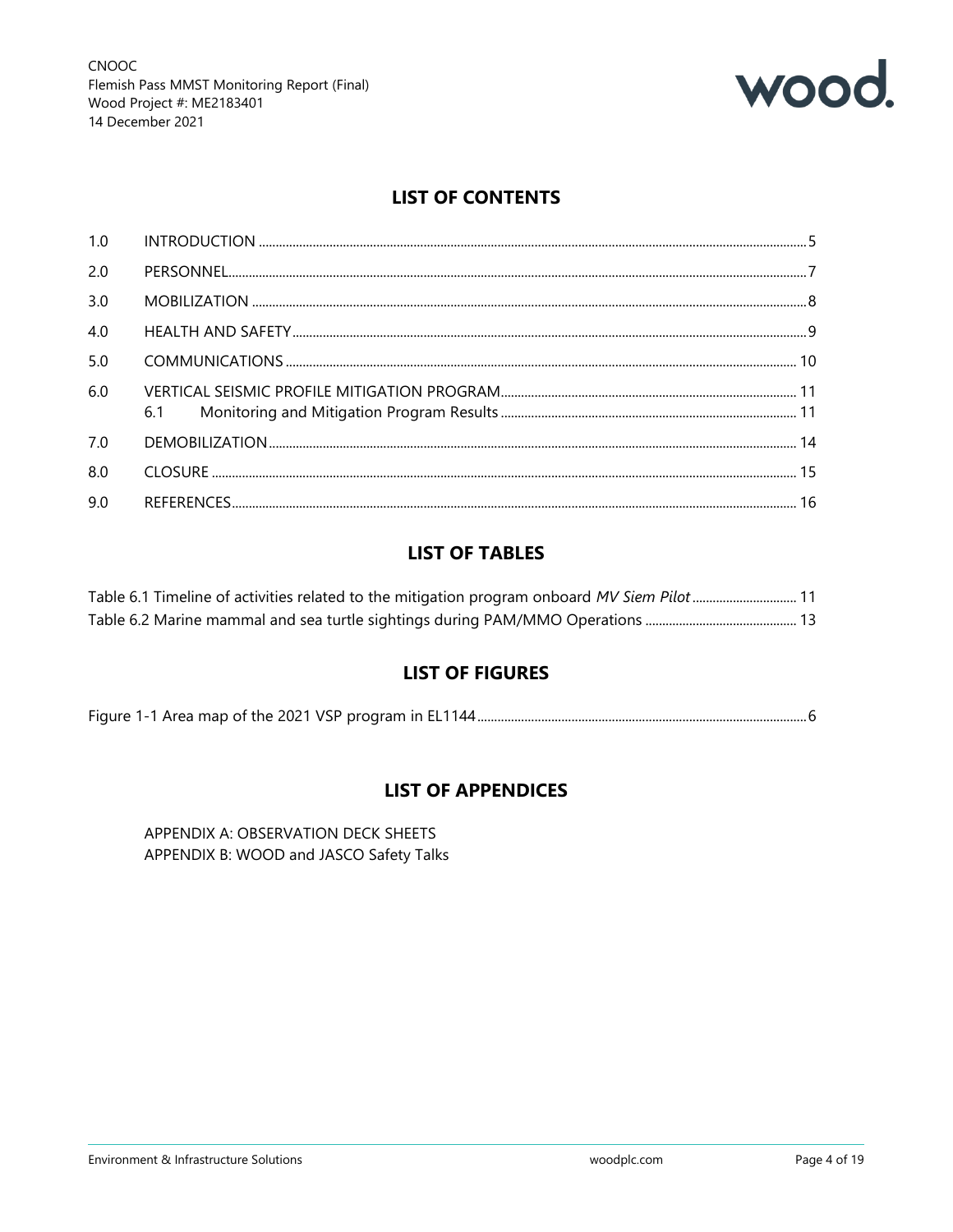

## **1.0 INTRODUCTION**

CNOOC Petroleum North America ULC (CNOOC) (formerly Nexen) contracted Wood Environment & Infrastructure Solutions, a division of Wood Canada Limited (Wood), to conduct marine mammal and sea turtle monitoring and mitigation as part of the 2021 EL1144 Vertical Seismic Profile (VSP) Program. The project area is in the Flemish Pass approximately 400 km east of St. John's, Newfoundland and Labrador (Figure 1-1). As detailed in the "Flemish Pass Exploration Drilling Project (2018-2028) Environmental Impact Statement*"* (EIS) (Nexen 2018), the waters off Eastern Newfoundland support a diverse assemblage of marine megafauna. Several marine mammal and sea turtle species have been reported in or near the Project Area. As stated in the EIS, some of these species are considered to be at risk or of special conservation concern.

Monitoring activities were conducted to fulfill requirements issued under Section 54 Conditions 3.8 and 3.9 of the *Canadian Environmental Assessment Act* (ECCC 2019), and protocols outlined in the "Geophysical, Geological, Environmental and Geotechnical Program Guidelines" and "Statement of Canadian Practice with Respect to the Mitigation of Seismic Sound in the Marine Environment" (SoCP). In consultation with the Canada-Newfoundland and Labrador Offshore Petroleum Board (C-NLOPB) and Fisheries and Oceans Canada (DFO), a marine mammal and sea turtle mitigation plan for VSP (the Plan) was approved for this program (Wood 2021).

The scope of work included monitoring for marine mammals and sea turtles inside the 500-metre radius safety zone around the seismic source during VSP activities by visual observation and passive acoustic monitoring. Mitigation protocols were implemented by qualified marine mammal observers (MMO) and passive acoustic monitors (PAM). VSP was conducted from the *Stena Forth* at the Pelles A-71 well site between June 23, 2021 and June 24, 2021. All marine mammal and sea turtle mitigation was conducted aboard the supply vessel, *MV Siem Pilot*. The VSP program lasted 8.5 hours, during which time three marine mammals were detected by the PAM operator outside of the 500m safety zone (See Section 6.1). No delays or shutdowns were required during the program. The following summarizes events and sightings during the Flemish Pass Marine Mammal and Sea Turtle (MMST) Monitoring and Mitigation Program.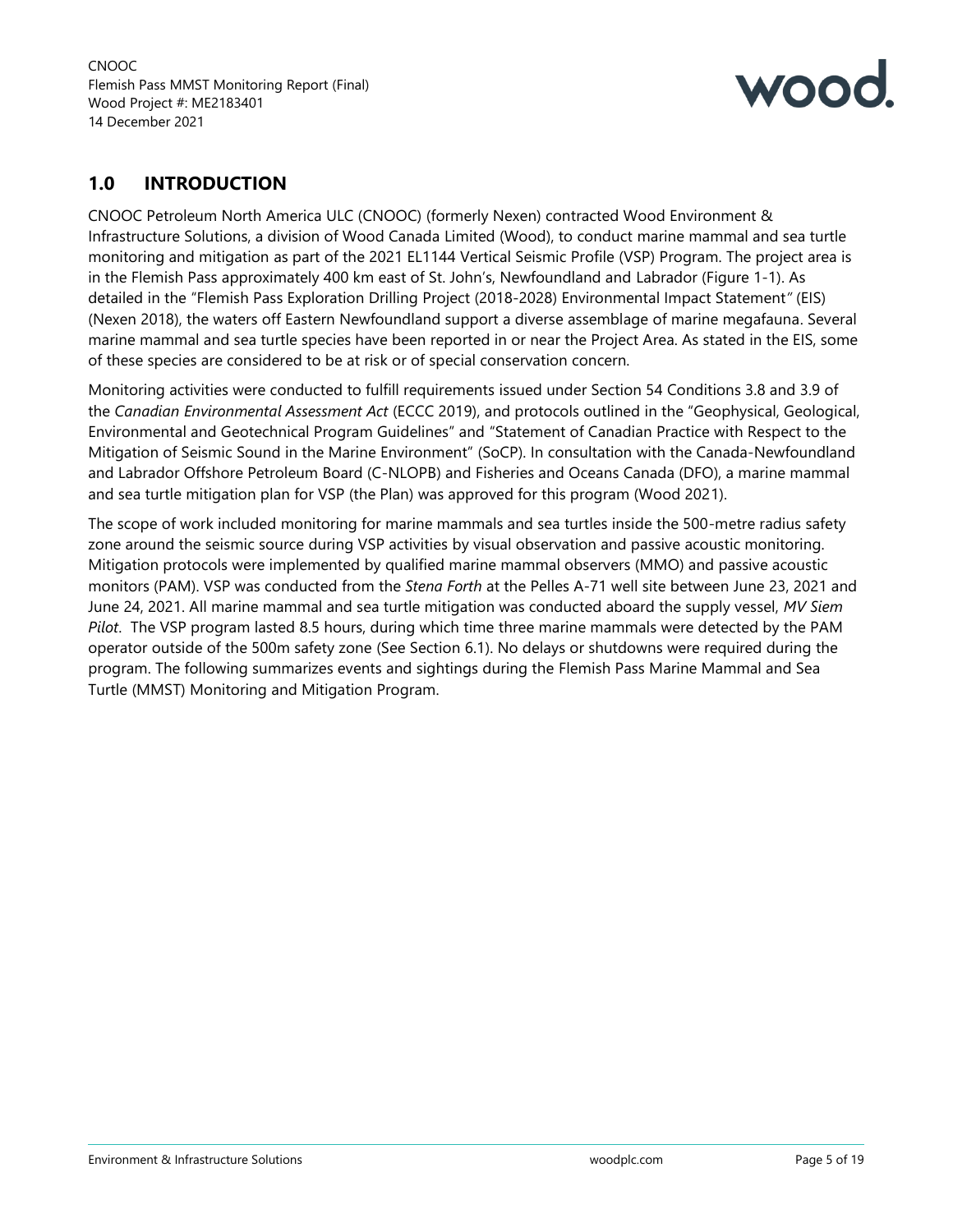



**Figure 1-1 Area map of the 2021 VSP program in EL1144**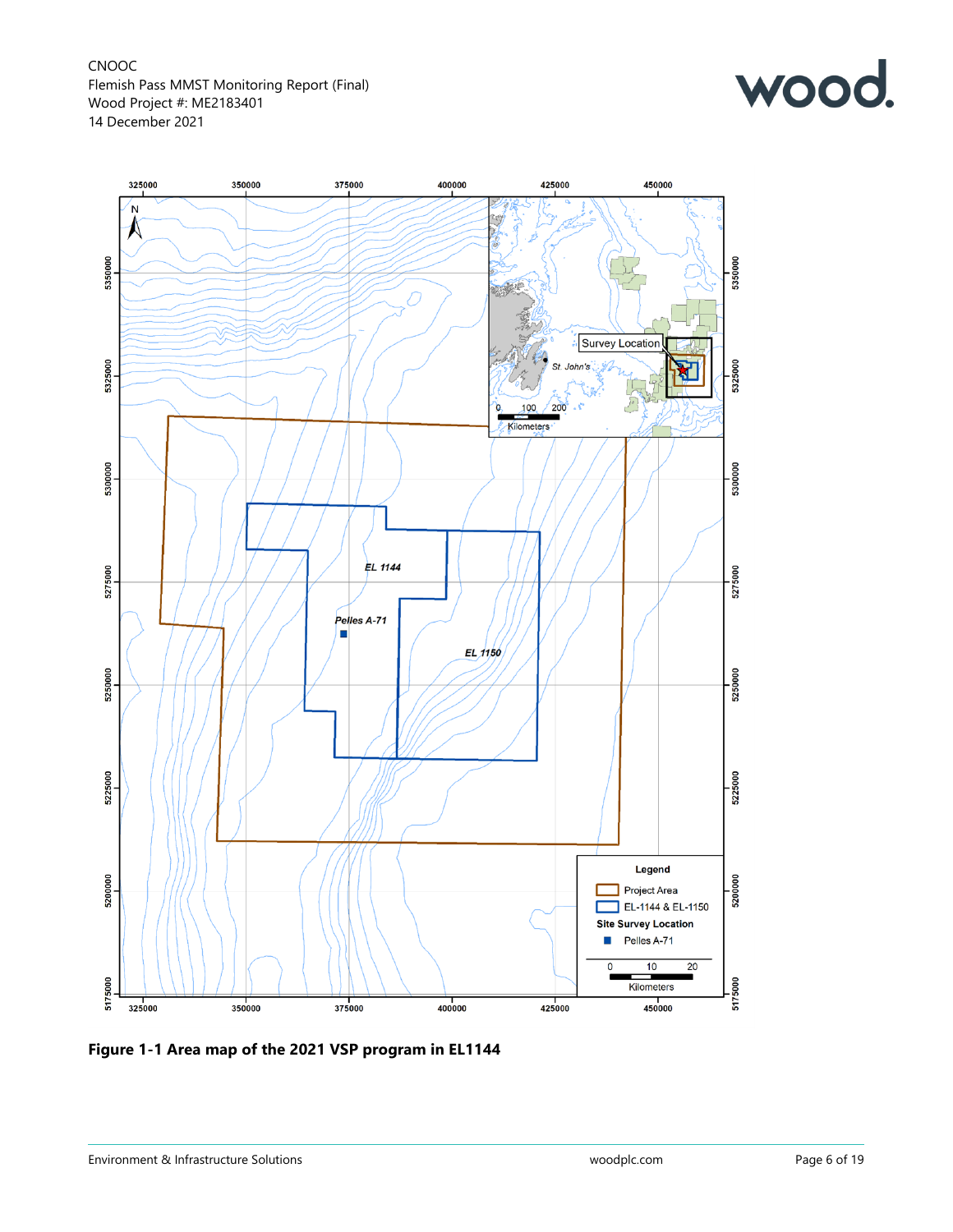

## **2.0 PERSONNEL**

The mitigation team comprised Wood biologists, Edgewise MMOs, and a JASCO PAM technician. Personnel aboard the *MV Siem Pilot* for the Flemish Pass MMST Mitigation Program are presented below.

#### **Wood**

- Lara Miles –Team Lead- Biologist (Lead MMO)
- Daniel Windeler Biologist (PAM)

#### **Edgewise**

- Holly Hogan MMO
- Jackie McCormack MMO

#### **JASCO Applied Sciences**

• Katie Kowarski – Lead PAM

#### **Schlumberger Oilfield Services (onboard the** *Stena Forth***)**

- Joshua Ross Wireline Professional Field Engineer
- Frank Hinchey Wireline Engineer

The following shore personnel were involved in support, mobilization, and demobilization of the 2021 Marine Mammal and Sea Turtle Mitigation Program:

## **CNOOC**

- Derek Sullivan
- Mark White
- Sean Hemeon
- Eddie Frampton
- Neil Osmond
- Ryan Miller

#### **Wood**

- Kevin Baldwin Project Manager
- Justin So Project Manager
- Andrew Peddle HSE Support

The crew of the *MV Siem Pilot* were responsible for vessel operations and the deployment and retrieval of the PAM equipment, including hydrophones. The Captain had authority in matters of safety and the duty officer ensured the vessel was travelling within the mitigation team's specifications. Wood personnel were responsible for the overall implementation of the Plan under direction of Field Lead, Lara Miles. Ms. Miles also acted as the Health and Safety Lead and provided CNOOC with daily updates on the progress of the monitoring and mitigation program.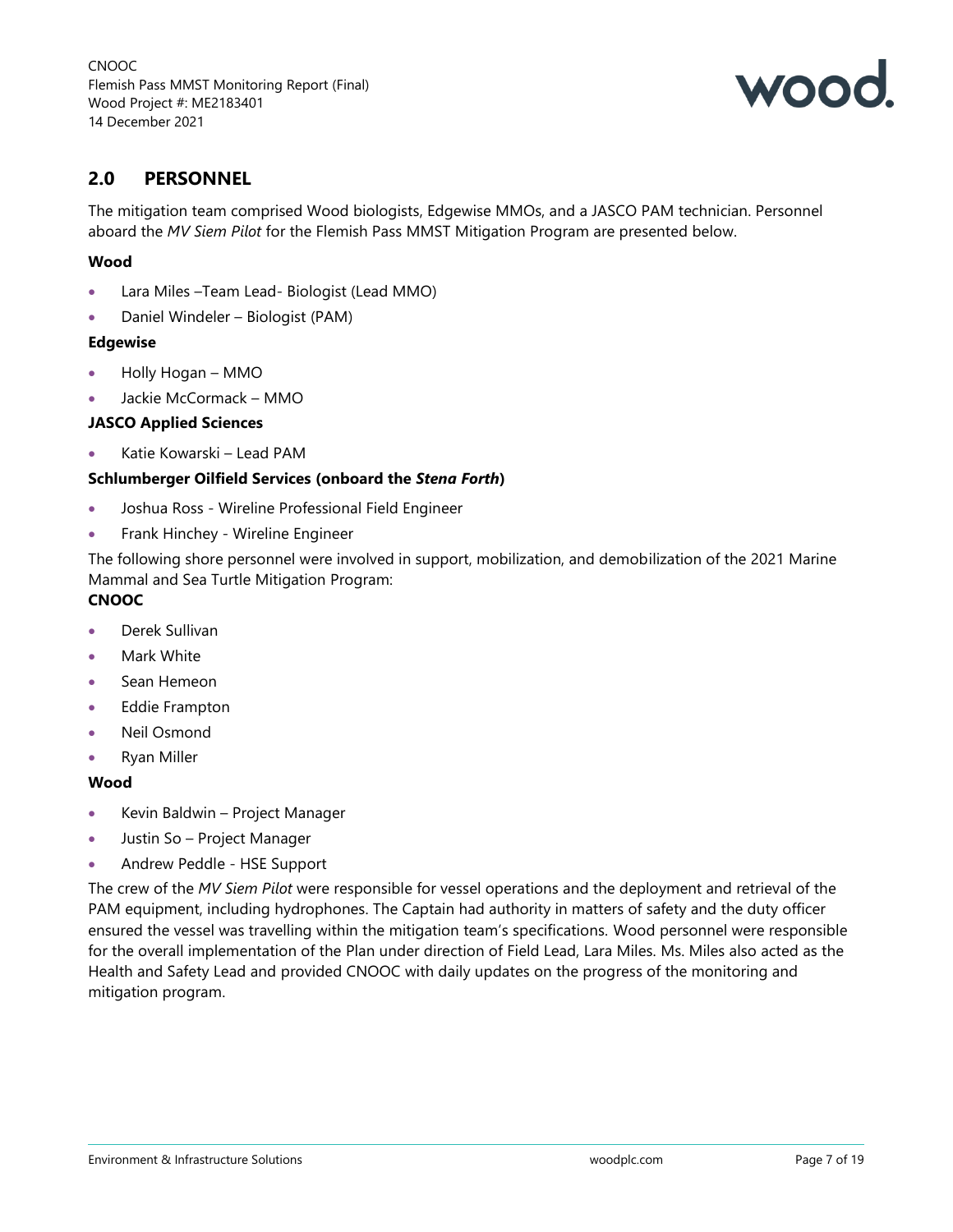

## **3.0 MOBILIZATION**

The *MV Maersk Mobilizer* mobilized on June 14, 2021 to provide visual and acoustic monitoring during VSP operations on the *Stena Forth*. Mobilization involved the transport and secure installation of all equipment and supplies needed for monitoring onto the vessel. Due to operational requirements, all personnel and equipment identified earlier subsequently transferred to and conducted MMO and PAM activities onboard the *MV Siem Pilot*.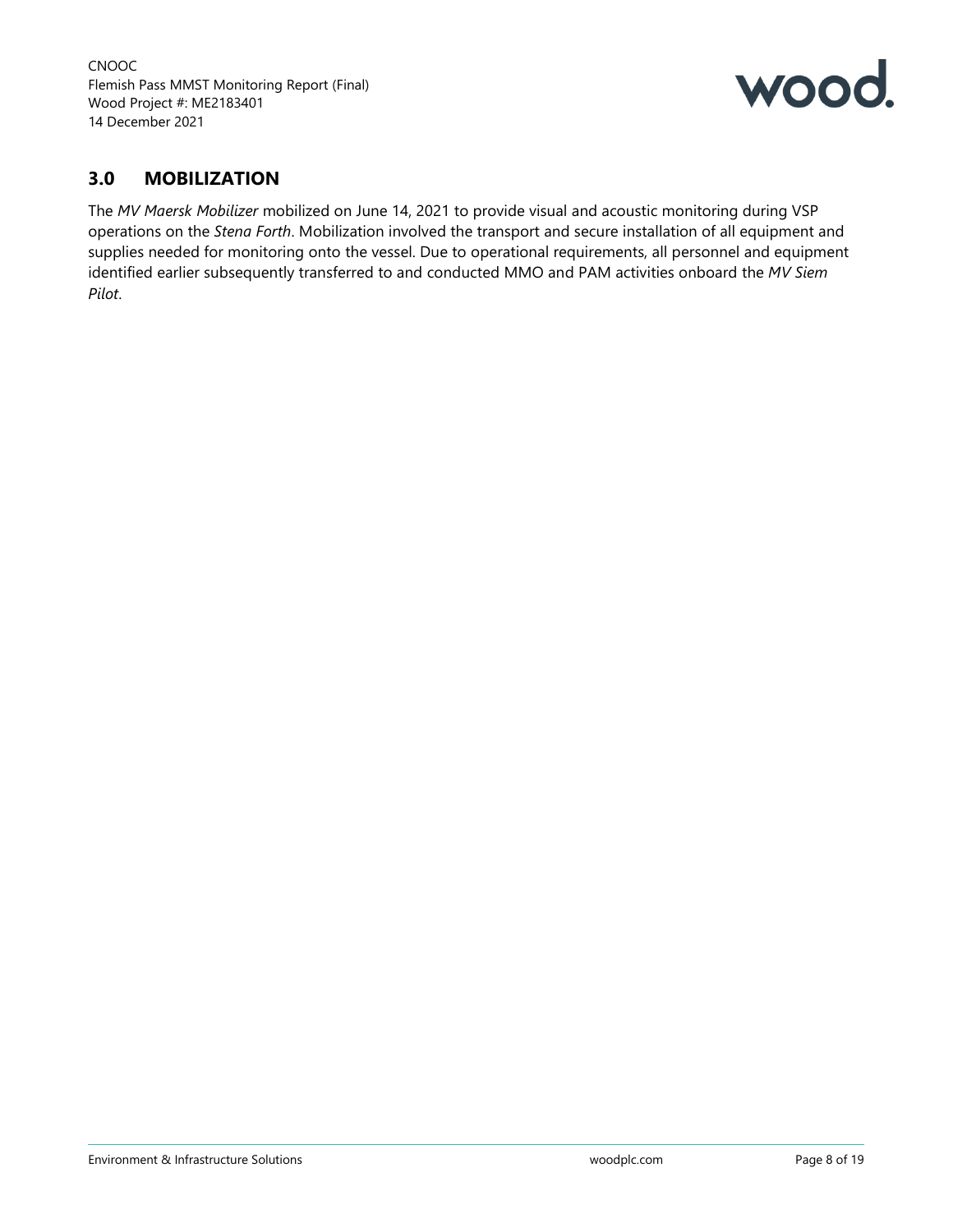

## **4.0 HEALTH AND SAFETY**

A hazard assessment and Health and Safety Plan were developed for the Flemish Pass MMST Monitoring and Mitigation Program. These documents identified potential hazards associated with project activities, mitigation measures, and any residual risk. The Health and Safety Plan, which included all work instructions and safe operating procedures, was reviewed by all personnel from Wood (including subcontractors). Deck safety meetings, during which potential safety issues were discussed, were also conducted by Wood and JASCO personnel and the crews of the *MV Siem Pilot* and *MV Maersk Mobilizer*.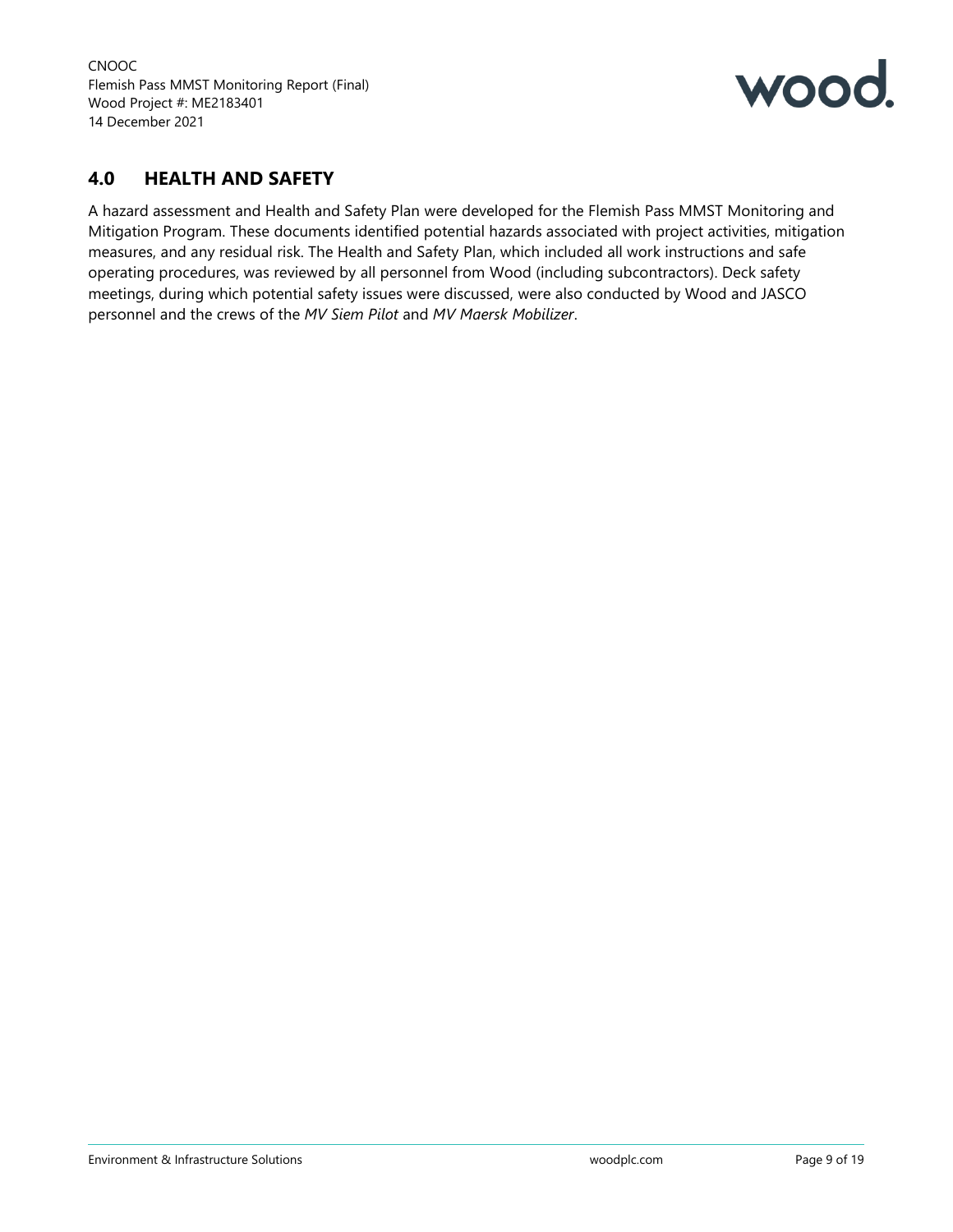

## **5.0 COMMUNICATIONS**

The *MV Siem Pilot* maintained scheduled communications with onshore personnel via e-mail. Daily status updates were sent outlining departure and return dates, cruise progress, projected timelines, and sea state conditions. Updates were sent to the following personnel:

#### **CNOOC**

- Derek Sullivan
- Mark White
- Sean Hemeon
- Eddie Frampton
- Neil Osmond
- Ryan Miller

#### **Wood**

- Kevin Baldwin Project Manager
- Justin So Project Manager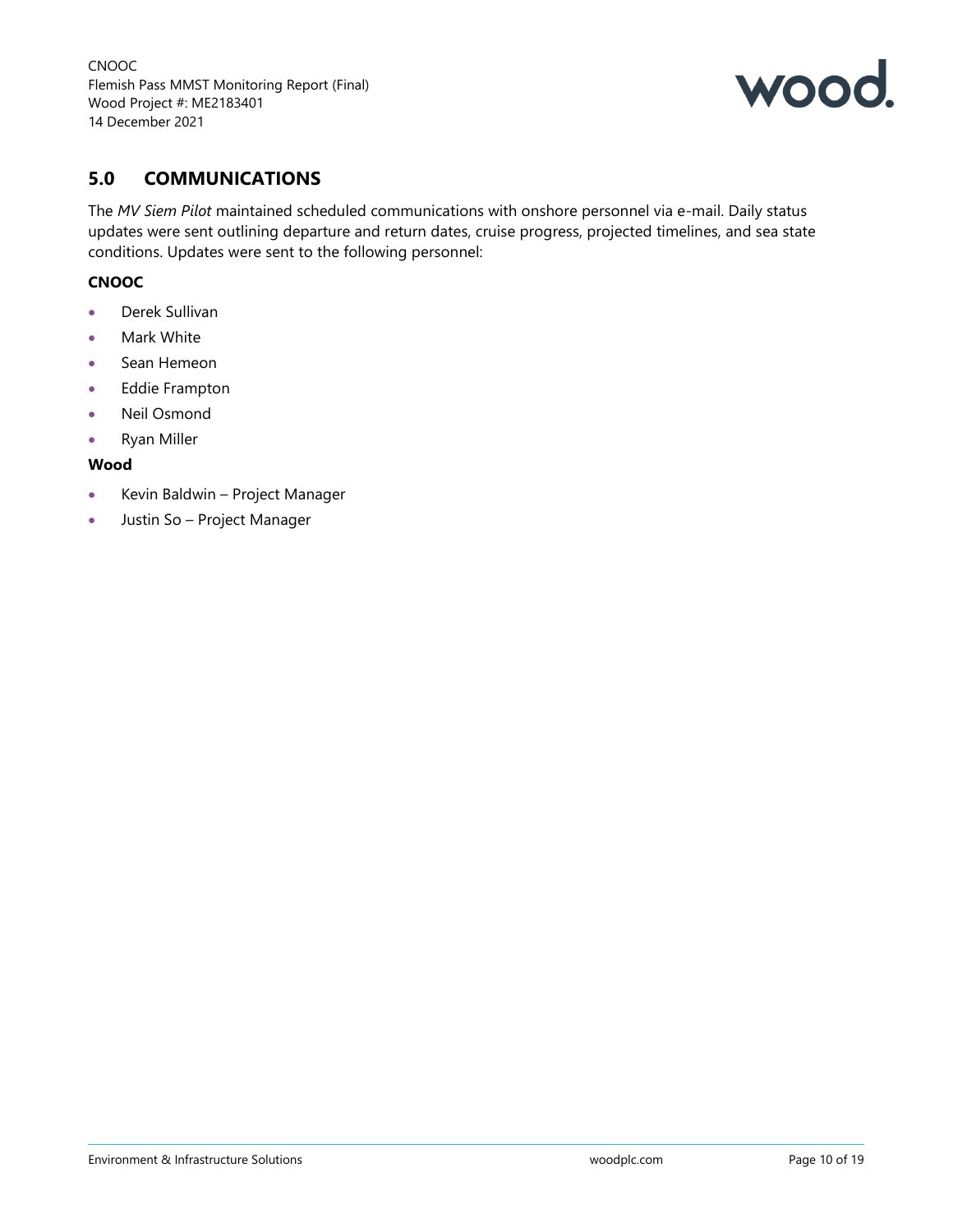

## **6.0 VERTICAL SEISMIC PROFILE MITIGATION PROGRAM**

The mitigation program consisted of both visual and acoustic monitoring for marine mammals and sea turtles during VSP operations. Wood and JASCO personnel directed the ship's crew on the installation and retrieval of the PAM equipment and hydrophones. VSP operations took place from June 23, 2021 to June 24, 2021 and lasted approximately 8.5 hours. The weather during VSP operations consisted of calm seas and thick fog with limited visibility (<100m from the *MV Siem Pilot*).

Following is a summarization of activities onboard the vessel as they pertain to the mitigation program.

| Date                | Description                                                                       |
|---------------------|-----------------------------------------------------------------------------------|
| 1 June 2021         | JASCO PAM equipment dry-tested in Wood warehouse;                                 |
| 14 June 2021        | MV Maersk Mobilizer mobilization and departure from St. John's, NL                |
| <b>15 June 2021</b> | Arrive at Stena Forth                                                             |
| 18 June 2021        | JASCO PAM equipment wet-tested                                                    |
| 20 June 2021        | Communications set up with the Schlumberger wireline engineers for VSP operations |
| 20 June 2021        | VSP array testing and marine mammal and sea turtle monitoring (<1 hr of testing)  |
| 20 June 2021        | Transfer from the MV Maersk Mobilizer to MV Siem Pilot                            |
| 23 June 2021        | JASCO Personnel transfer from the MV Maersk Clipper to MV Siem Pilot              |
| 23 June 2021        | VSP commences and marine mammal and sea turtle monitoring begins                  |
| 24 June 2021        | VSP and marine mammal and sea turtle monitoring concludes                         |
| 25 June 2021        | Vessel departs for St. John's, NL                                                 |
| 26 June 2021        | Vessel arrives in St. John's Harbour; Demobilization                              |

**Table 6.1 Timeline of activities related to the mitigation program onboard** *MV Siem Pilot*

The PAM equipment wet test included:

- 1) Crew introduction to and familiarization with the gear;
- 2) Gathering a baseline understanding of the soundscape in the VSP area; and
- 3) Optimization of the equipment setup including deployment, towing, and retrieval.

During the wet test, PAM operators detected static that masked audio detections. Detections were visible in the spectrogram. The issue was narrowed down to interference from the shipboard power source. The PAM deck box and laptop computer were switched to battery power and headphones replaced. The cable connections were inspected, strengthened, and raised on the vessel to eliminate any cable-to-vessel contact. PAMLab software (JASCO's PAM software) settings were revised to highlight marine mammal sounds in the area. All adjustments contributed to a successful monitoring program during VSP array testing.

## **6.1 Monitoring and Mitigation Program Results**

Prior to VSP operations, the PAM operators conducted a wet test of the PAM hydrophones (June 18<sup>th</sup>, 2021) and the seismic operators conducted a seismic array wet test (aka bubble test) on June 20<sup>th</sup>, 2021. During these tests the mitigation team was stationed on the *MV Maersk Mobilizer*. The PAM gear wet test was conducted to ensure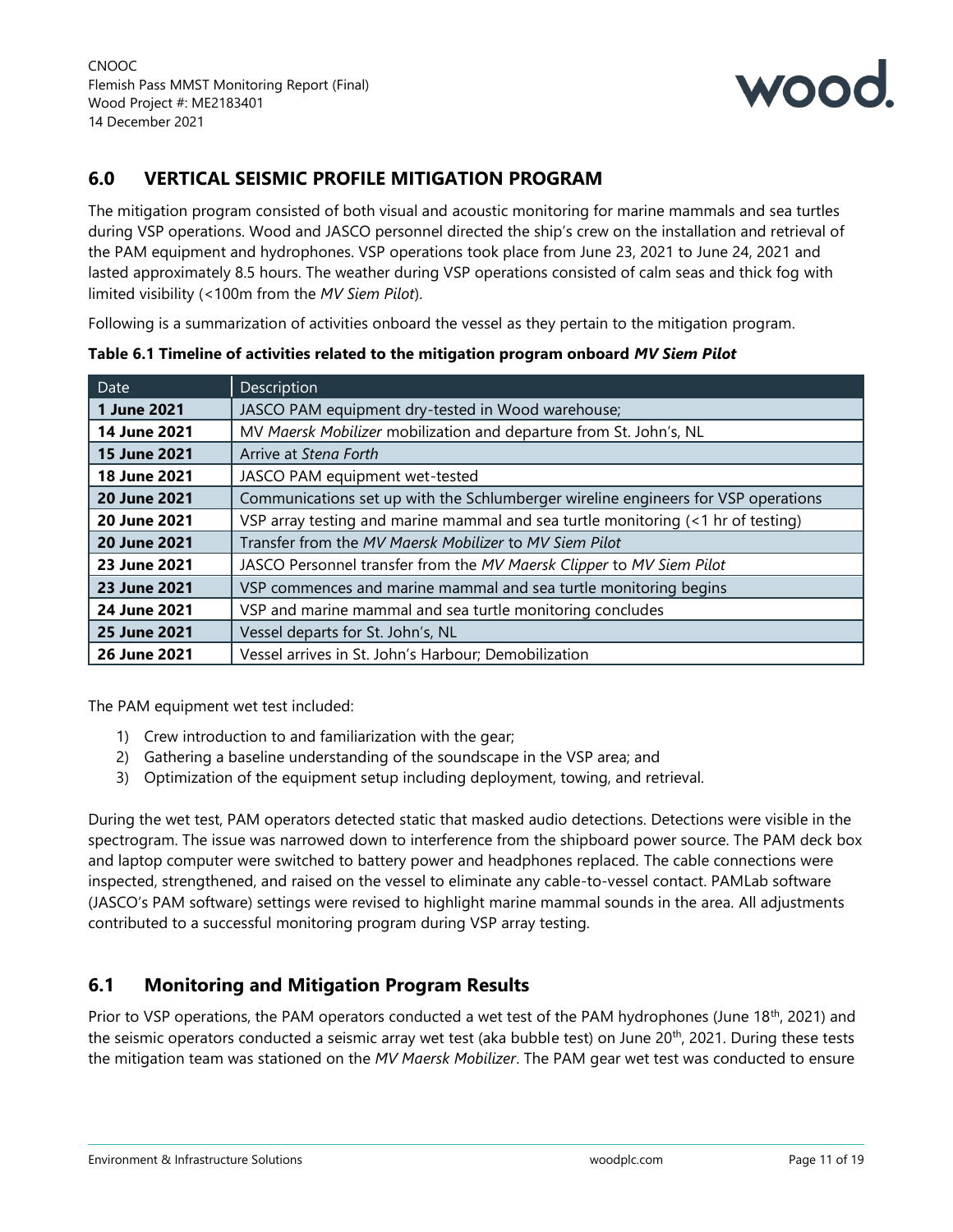

all equipment was working properly and the vessel could test the planned track designed for during VSP operations. Four marine mammals were visually observed during the PAM gear wet test by the MMOs stationed on the bridge. A seismic array test was conducted on June 20<sup>th</sup> for less than 30 mins of firing time. PAM and MMOs monitored the area for 30 minutes (pre-watch) prior to the array testing. There were no marine mammals detected during the array testing. Upon the completion of this testing, the mitigation team transferred to the *MV Siem Pilot* for the remainder of the VSP program.

All monitoring and mitigation during VSP were conducted from the *MV Siem Pilot*. The vessel track was modified to enhance the ability of the observers to detect a marine mammal or sea turtle. During VSP/monitoring activities the *MV Siem Pilot* travelled at less than 3 knots in a "figure-8" pattern along the starboard-side (relative to *Stena Forth*) half of the 500m safety zone radius. VSP was deployed from the port-side of the *Stena Forth*. The *MV Siem Pilot* did not travel on the port-side of the *Stena Forth* due to the presence of a long-term monitoring buoy moored within 750 m. Both visual and acoustic monitoring were conducted on the bridge of the vessel. Monitors had a direct line of communications with the VSP wireline operators and gunners during VSP operations through vessel's very high frequency (VHF) radio.

There were no detections (acoustically or visually) of any marine mammals or sea turtles during the 30-minute pre-watch or during ramp-up within the 500m safety zone, so VSP was not delayed. There were no marine mammals or sea turtles detected within the 500m safety zone during VSP operations. No shut-down, delays, or mitigations were necessary during the 8.5 hours of sound source being active.

Sperm whale clicks and an unidentified dolphin were acoustically detected outside of the 500-m safety zone during VSP operations. The marine mammals were determined to be more than 1000 m from the area and the detections did not require a delay, shutdown, or modification of VSP operations.

Visual and acoustic observations are detailed below (Figure 6.1).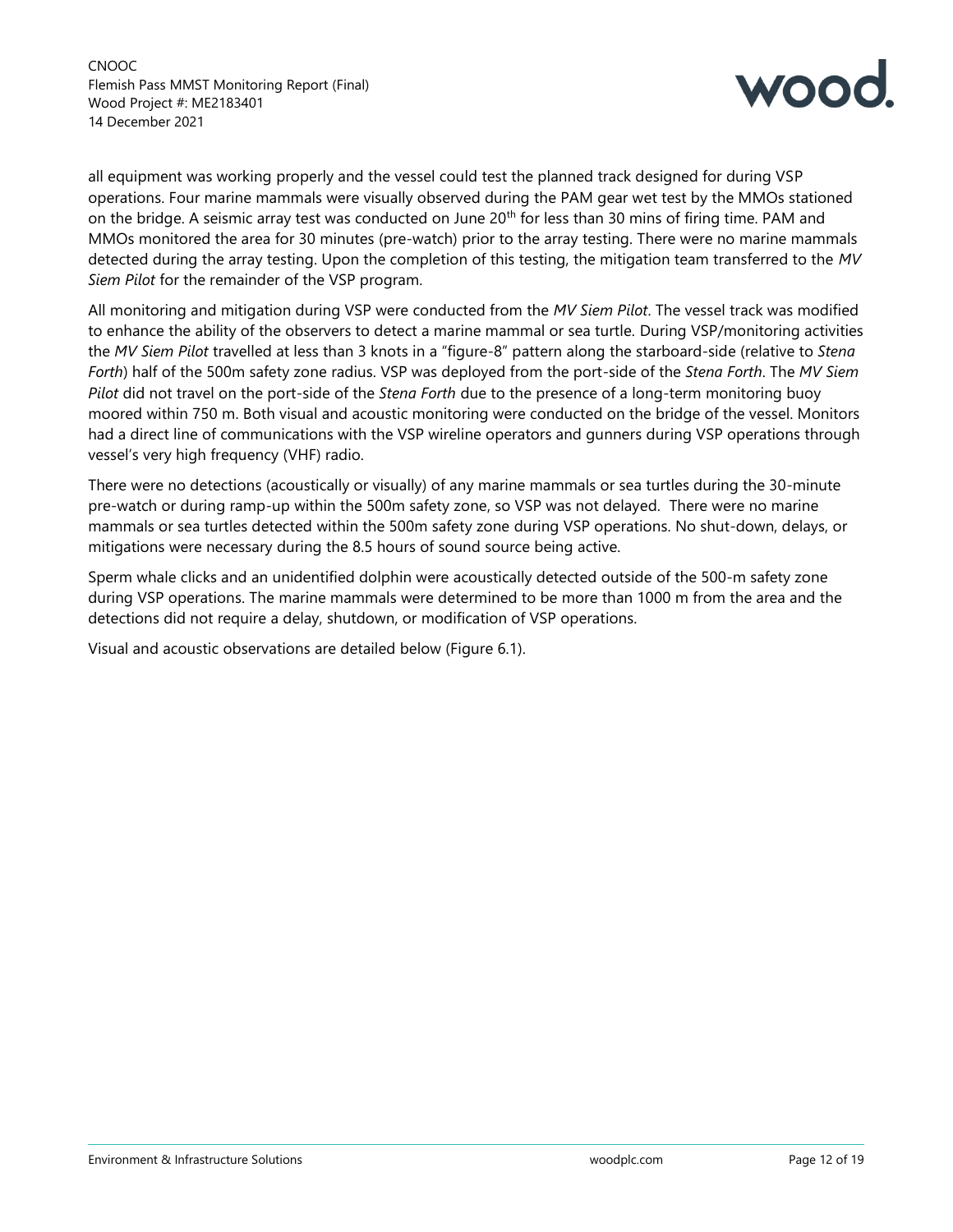

#### **Table 6.2 Marine mammal and sea turtle sightings during PAM/MMO Operations**

| <b>Species</b>        | Date                     | Number of<br><b>Sightings</b> | Number of<br>Individuals | Range of animal<br>to VSP (metres) | Mitigation<br>Required | <b>Notes</b>                                                                                  |
|-----------------------|--------------------------|-------------------------------|--------------------------|------------------------------------|------------------------|-----------------------------------------------------------------------------------------------|
|                       | <b>PAM Gear Wet Test</b> |                               |                          |                                    |                        |                                                                                               |
| <b>FW</b>             | 18-06-21                 | 3                             | 3                        | VSP not active                     | <b>NONE</b>            | Observed during<br>PAM Gear Wet Test                                                          |
| <b>UW</b>             | $18 - 06 - 21$           |                               |                          | VSP not active                     | <b>NONE</b>            | Observed during<br><b>PAM Gear Wet Test</b>                                                   |
| <b>VSP Operations</b> |                          |                               |                          |                                    |                        |                                                                                               |
| <b>SP</b>             | $24 - 06 - 21$           | 2                             | $1 - 3$                  | >1000                              | <b>NONE</b>            | Continuous clicks<br>during VSP firing                                                        |
| <b>UD</b>             | 24-06-21                 |                               | >1                       | >1000                              | <b>NONE</b>            | Very faint                                                                                    |
| Minke Whale           |                          |                               |                          |                                    |                        | FW-Fin Whale, UW- Unknown Whale. SP- Sperm Whale, UD- Unknown dolphin, HW-Humpback Whale, MW- |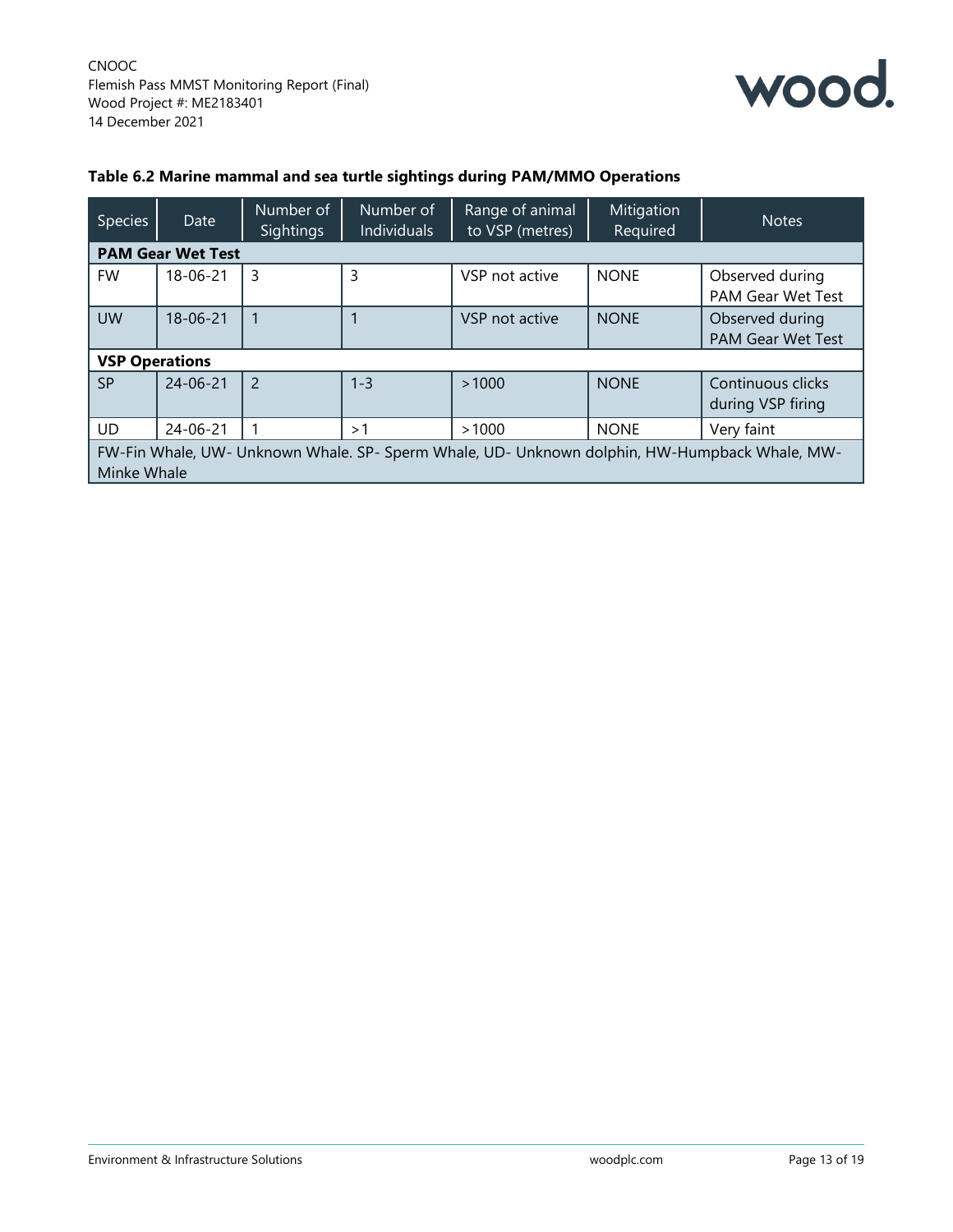

## **7.0 DEMOBILIZATION**

The *MV Siem Pilot* arrived back in St. John's on the evening of Friday, June 26, 2021. JASCO, Edgewise, and Wood personnel disembarked, and equipment was removed from the vessel.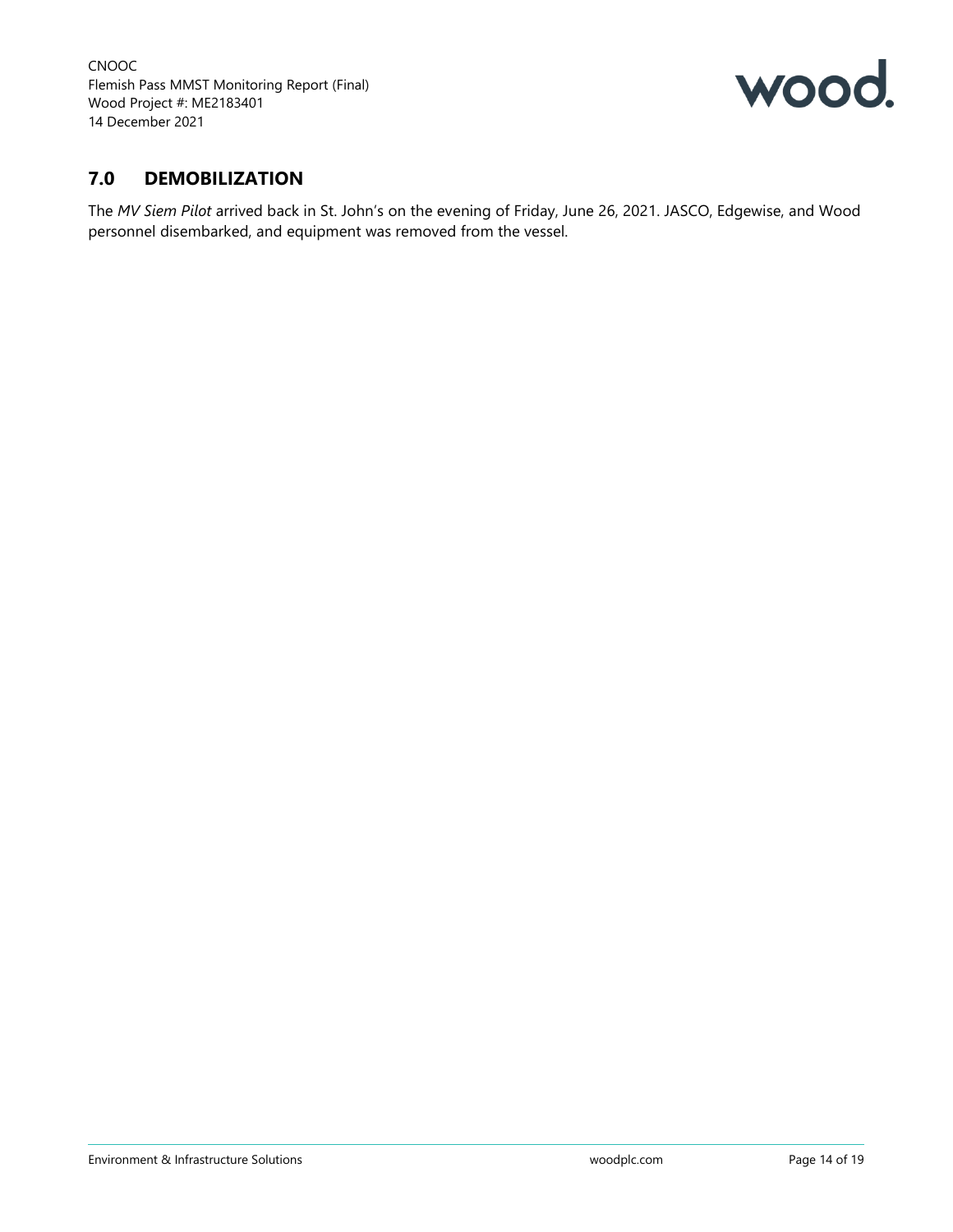

## **8.0 CLOSURE**

This report on the Flemish Pass MMST Monitoring and Mitigation Program has been prepared for the exclusive use of CNOOC. The project was conducted using standard practices by qualified Wood staff and in accordance with verbal and written requests from the client.

Yours sincerely,

**Wood Environment & Infrastructure Solutions, a Division of Wood Canada Limited**

Java & Miles

Lara Miles Biologist

Prepared by: The parel of the control of the Reviewed by:

Luin Babeur

Kevin Baldwin Project Manager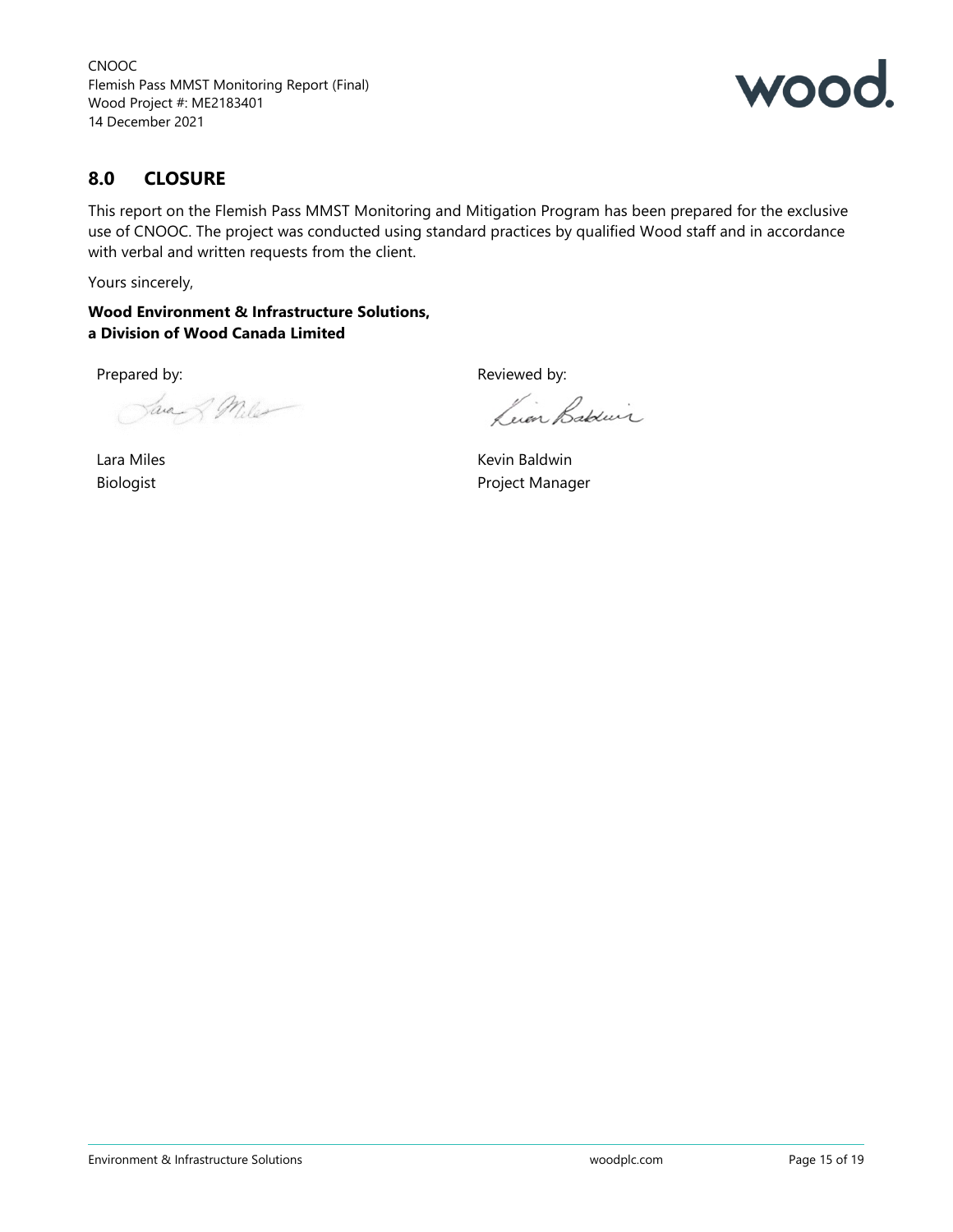

## **9.0 REFERENCES**

- C-NLOPB (Canada-Newfoundland and Labrador Offshore Petroleum Board). 2019. Geophysical, Geological, Environmental and Geotechnical Program Guidelines.
- CEA Agency (Canadian Environmental Assessment Agency). 2019. Decision statement issued under Section 5.4 of the Canadian Environmental Assessment Act, 2012
- DFO (Fisheries and Oceans Canada), Statement of Canadian Practice with Respect to the Mitigation of Seismic Sound n the Marine Environment. Accessed September 2020.
- Nexen (Nexen Energy ULC). 2018. Flemish Pass Exploration Drilling Project (2018-2028) Environmental Impact Statement (Canadian Environmental Registry Reference Number 80117, document Number 17).
- Wood. 2021. Flemish Pass Exploration Drilling Project: Marine Mammal and Sea Turtle Monitoring and Mitigation during Vertical Seismic Profiling Plan. Submitted to CNOOC Petroleum North America ULC. Wood Project # TA2083404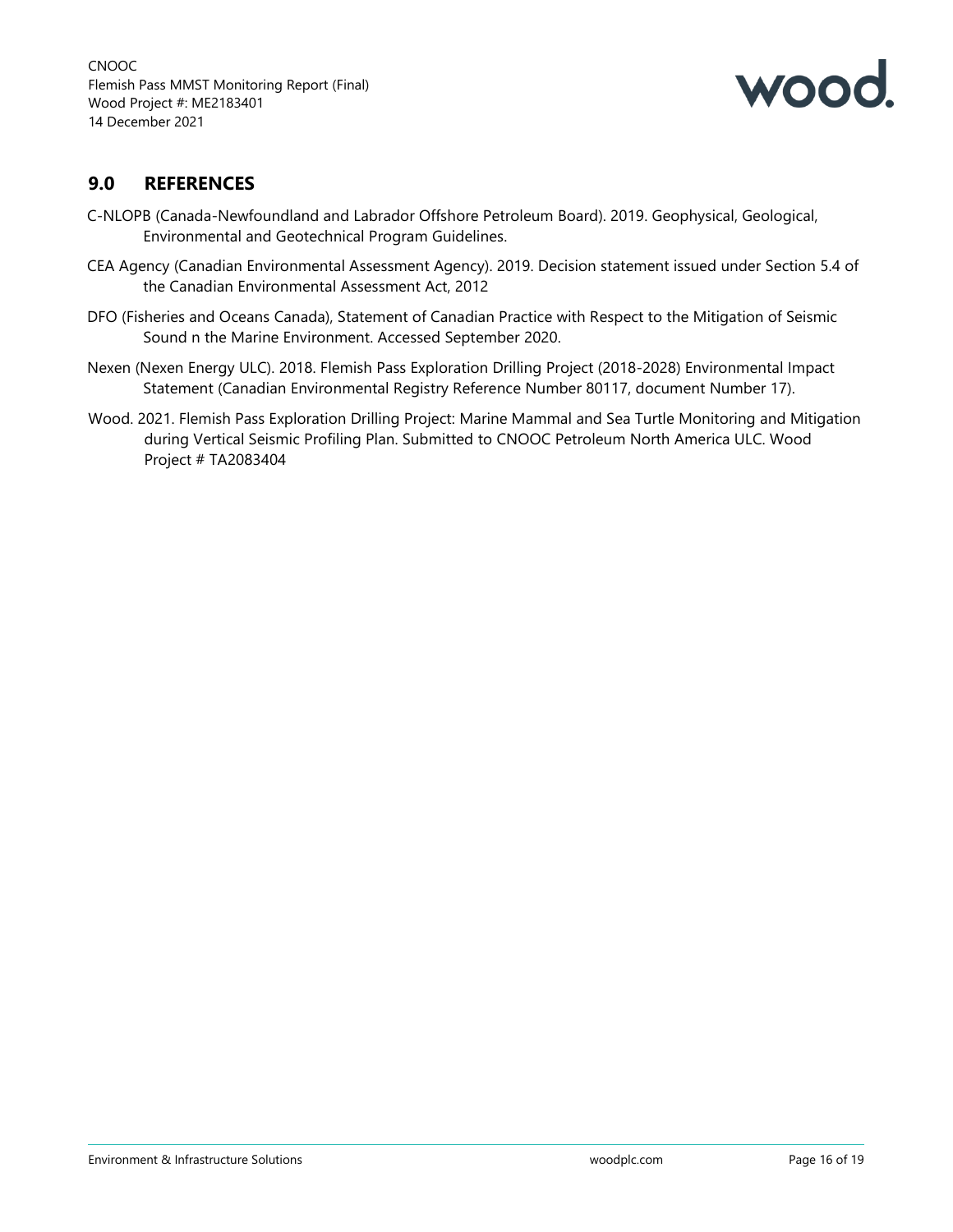

#### **APPENDIX A: OBSERVATION DECK SHEETS**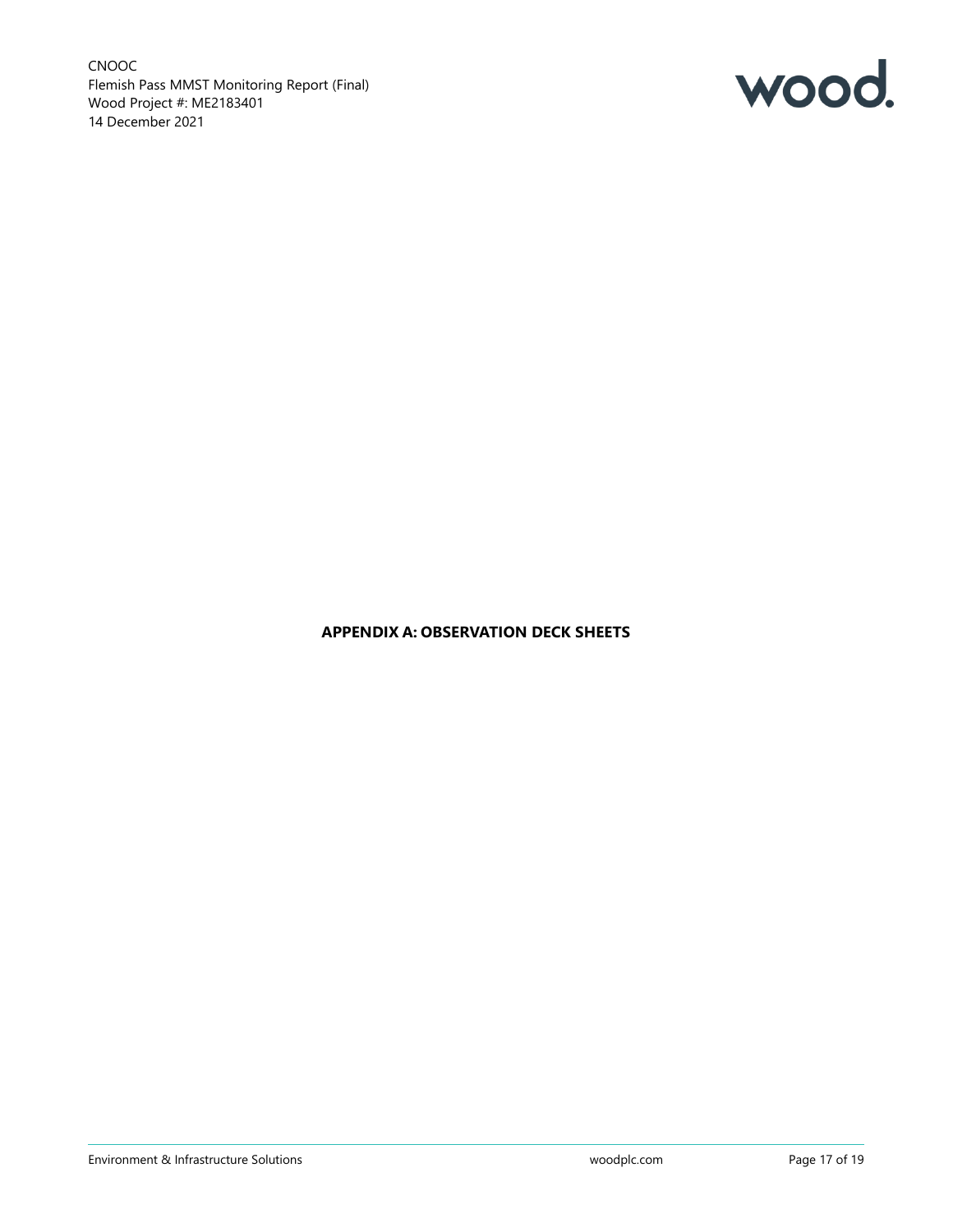## wood.

#### **Table A 1 VSP Operations Deck Sheet**

| Regulatory<br>reference<br>number | Ship / platform<br>name | Date       | Reason<br>for firing | Time soft<br>start /<br>ramp-up<br>began<br>(UTC) | Time of  <br>full<br>power<br>(UTC) | Time of<br>start of<br>line<br>(UTC) | Time of<br>end of<br>line (UTC) | Time of<br>reduced<br>output<br>(UTC) (if<br>relevant) | Time<br>airguns/<br>source<br>stopped<br>(UTC) | Time pre-<br>shooting<br>search<br>began<br>(UTC) | Time<br>search<br>ended<br>(UTC) | Time<br><b>PAM</b><br>began<br>(UTC) | <b>Time</b><br>PAM<br>ended<br>(UTC) | Depth<br>range | Was it day or<br>night in the<br>period prior to<br>firing? | Wasany<br>mitigating<br>action<br>required? |
|-----------------------------------|-------------------------|------------|----------------------|---------------------------------------------------|-------------------------------------|--------------------------------------|---------------------------------|--------------------------------------------------------|------------------------------------------------|---------------------------------------------------|----------------------------------|--------------------------------------|--------------------------------------|----------------|-------------------------------------------------------------|---------------------------------------------|
| ME2183401                         | Siem Pilot              | 2021-06-24 | VSP                  | 3:20                                              | 3:35                                | 3:35                                 | 11:33                           |                                                        | 11:41                                          | 1:41                                              | 2:15                             | 1:41                                 | 11:33                                | 1100           |                                                             | none                                        |

#### **Table A 2 PAM Effort Deck Sheet**

| Regulatory<br>reference<br>number | Ship / platform<br>name | Date       | Visual<br>watch<br>PAM | Observer's<br>operator'<br>name(s) | Time of start | Time of end<br>of section of of section of<br>watch (UTC) watch (UTC) | Start<br>Source position<br>activity degrees<br>latitude | Start<br>position<br>minutes<br>latitude | Start<br>position -<br>north<br>south | Start<br>position<br>degrees<br>longitude longitude | Start<br>position<br>minutes | Start<br>position<br>east<br>west | Depth of<br>water at start<br>postion<br><i>(metres)</i> | End<br>position<br>degrees<br>latitude | End<br>position<br>minutes<br>latitude | End<br>nosition -<br>north.<br>south | End<br>position -<br>degrees<br>longitude   longitude | End<br>position -<br>minutes | End<br>position -<br>east<br>west | Depth of<br>water at end<br>position<br>(metres) | Speed<br>vesse<br>(knots) | Wind<br>direction | Wind force Sea Swell<br>(Beaufort) state |          | (visual<br>watch<br>only | Visibility Sun glare<br>(visual<br>watch<br>only) | <b>Precipitation</b> Comments |                    |
|-----------------------------------|-------------------------|------------|------------------------|------------------------------------|---------------|-----------------------------------------------------------------------|----------------------------------------------------------|------------------------------------------|---------------------------------------|-----------------------------------------------------|------------------------------|-----------------------------------|----------------------------------------------------------|----------------------------------------|----------------------------------------|--------------------------------------|-------------------------------------------------------|------------------------------|-----------------------------------|--------------------------------------------------|---------------------------|-------------------|------------------------------------------|----------|--------------------------|---------------------------------------------------|-------------------------------|--------------------|
| ME2183401                         | Maersk<br>Mobilizer     | 2021-06-20 | PAM                    | D. Windeler                        | 11:59         | 13:30                                                                 |                                                          | 31.181                                   |                                       |                                                     | 40.506                       | W                                 | 1100                                                     |                                        | 30.333                                 |                                      | 46                                                    | 41.34                        |                                   | 1100                                             |                           |                   |                                          |          |                          |                                                   |                               | VSP Bubble<br>Test |
| ME2183401                         | Maersk<br>Mobilizer     | 2021-06-20 | PAM                    | D. Windeler                        | 13:30         | 13:57                                                                 | 47                                                       | 30.331                                   |                                       |                                                     | 41.34                        | W                                 | 1100                                                     |                                        | 31.216                                 |                                      | 46                                                    | 40.678                       |                                   | 1100                                             | 2.6                       |                   |                                          |          |                          |                                                   |                               | VSP Bubble<br>Test |
| ME2183401                         | Maersk<br>Mobilizer     | 2021-06-20 | PAM                    | D. Windeler                        | 13:57         |                                                                       |                                                          | 31.216                                   |                                       |                                                     | 40.678                       | W                                 | 1100                                                     |                                        |                                        |                                      |                                                       |                              |                                   |                                                  |                           |                   |                                          |          |                          |                                                   |                               | VSP Bubble<br>Test |
| ME2183401                         | Siem Pilot              | 2021-06-24 | PAM                    | K. Kowarski                        | 1:41          | 3:20                                                                  |                                                          | 30.631                                   |                                       | 46                                                  | 40.825                       | W                                 | 1100                                                     |                                        | 30.13                                  |                                      | 46                                                    | 41,768                       |                                   | 1100                                             |                           | . .               | . .                                      |          |                          |                                                   |                               | VSP                |
| ME2183401                         | Siem Pilot              | 2021-06-24 | PAM                    | K. Kowarski                        | 3:20          | 3:35                                                                  |                                                          | 30.133                                   |                                       | 46                                                  | 41.768                       | W                                 | 1100                                                     | -47                                    | 30.503                                 |                                      | 46                                                    | 40.96                        |                                   | 1100                                             |                           |                   | . .                                      | $\Omega$ |                          |                                                   |                               | VSP                |
| ME218340                          | Siem Pilot              | 2021-06-24 | PAM                    | K. Kowarski                        | 3:35          | 4:35                                                                  |                                                          | 30.503                                   |                                       |                                                     | 40.96                        | W                                 | 1100                                                     | 47                                     | 30.02                                  |                                      | 46                                                    | 41.811                       |                                   | 1100                                             |                           |                   |                                          |          |                          |                                                   |                               | VSP                |
| ME2183401                         | Siem Pilot              | 2021-06-24 | PAM                    | D. Windeler                        | 4:35          | 5:35                                                                  |                                                          | 30.02                                    |                                       |                                                     | 41.811                       | W                                 | 1100                                                     | 47                                     | 30.273                                 |                                      |                                                       | 41.225                       |                                   | 1100                                             |                           |                   |                                          |          |                          |                                                   |                               | VSP                |
| ME2183401                         | Siem Pilot              | 2021-06-24 | PAM                    | D. Windeler                        | 5:35          | 6:35                                                                  |                                                          | 30.271                                   |                                       |                                                     | 41.225                       | W                                 | 1100                                                     | 47                                     | 30.67                                  |                                      | 46                                                    | 40.95                        | 1.8.4                             | 1100                                             |                           |                   | . .                                      |          |                          |                                                   |                               | VSP                |
| ME2183401                         | Siem Pilot              | 2021-06-24 | PAM                    | D. Windeler                        | 6:35          | 7:35                                                                  |                                                          | 30.675                                   |                                       | 46                                                  | 40.95                        | W                                 | 1100                                                     |                                        | 30.70                                  |                                      | 46                                                    | 40.438                       |                                   | 1100                                             |                           |                   |                                          | $\Omega$ |                          |                                                   |                               | VSP                |
| ME2183401                         | Siem Pilot              | 2021-06-24 | PAM                    | D. Windeler                        | 7:35          | 8:05                                                                  |                                                          | 30.701                                   |                                       | 46                                                  | 40,438                       | W                                 | 1100                                                     |                                        | 30.601                                 |                                      | 46                                                    | 40.377                       |                                   | 1100                                             | 2.5                       |                   | . .                                      |          |                          |                                                   |                               | VSP                |
| ME218340                          | Siem Pilot              | 2021-06-24 | PAM                    | K. Kowarski                        | 8:05          | 10:05                                                                 |                                                          | 30.601                                   |                                       |                                                     | 40,377                       | W                                 | 1100                                                     | 47                                     | 30.62                                  |                                      |                                                       | 40.384                       |                                   | 1100                                             | 2.5                       |                   |                                          |          |                          |                                                   |                               | <b>VSP</b>         |
| ME2183401                         | Siem Pilot              | 2021-06-24 | PAM                    | K. Kowarsk                         | 10:05         | 11:05                                                                 |                                                          | 30.62                                    |                                       |                                                     | 40.384                       | W                                 | 1100                                                     | 47                                     | 30.556                                 |                                      | 46                                                    | 40.104                       |                                   | 1100                                             | 2.5                       |                   |                                          |          |                          |                                                   |                               | VSP                |
| ME2183401                         | Siem Pilot              | 2021-06-24 | PAM                    | D. Windeler                        | 11:05         | 11141                                                                 |                                                          | 30.556                                   |                                       | 46                                                  | 40.104                       | W                                 | 1100                                                     |                                        | 30.383                                 |                                      | 46                                                    | 41.037                       |                                   | 1100                                             |                           |                   |                                          | $\Omega$ |                          |                                                   |                               | VSP                |
| ME2183401                         | Siem Pilot              | 2021-06-24 | PAM                    | D. Windeler                        | 11:41         |                                                                       |                                                          | 30.381                                   |                                       | 46                                                  | 41.037                       | W                                 | 1100                                                     |                                        |                                        |                                      |                                                       |                              |                                   |                                                  |                           |                   |                                          | $\circ$  |                          |                                                   |                               | VSP                |

#### **Table A 3 MMO Effort Deck Sheet**

| Regulatory<br>reference<br>number | Ship.<br>platform<br>name | Date                     | Visual<br>watch or<br>PAM? | Observer's<br>operator's<br>name(s) | Time of Time of<br>start of<br>section<br>of watch of watch<br>(UTC) | end of<br>section<br>(UTC) | Source       | <b>Start</b><br>position - position - position<br>activity degrees<br>latitude | <b>Start</b><br>minutes<br>latitude | <b>Start</b><br>north<br>south | <b>Start</b><br>position<br>degrees minutes<br><b>Ionaitud Ionaitud</b> | Start<br>position | Start<br>position<br>east/<br>west | Depth of<br>water a<br>start<br>postion<br>(metre: | End<br>position position<br>latitude | End<br>degrees minutes<br>latitude | End<br>position<br>north<br>south | End<br>position - position | End<br>degrees minutes<br>longitud longitud | End<br>position<br>east.<br>west | Depth of<br>water at<br>end<br>position<br><i>(metres)</i> | Speed of<br>vessel<br>(knots) | Wind<br>direction | Wind<br>force<br>(Beaufort) | Sea<br>state | * ISwel | Visibility<br>(visual<br>watch<br>only) | Sun<br>glare<br>(visual<br>watch<br>only) | Precipitatio | Comments                 |
|-----------------------------------|---------------------------|--------------------------|----------------------------|-------------------------------------|----------------------------------------------------------------------|----------------------------|--------------|--------------------------------------------------------------------------------|-------------------------------------|--------------------------------|-------------------------------------------------------------------------|-------------------|------------------------------------|----------------------------------------------------|--------------------------------------|------------------------------------|-----------------------------------|----------------------------|---------------------------------------------|----------------------------------|------------------------------------------------------------|-------------------------------|-------------------|-----------------------------|--------------|---------|-----------------------------------------|-------------------------------------------|--------------|--------------------------|
| ME2183401                         | Maersk<br>Mobilizer       | 2021-06-18               | Visual                     | J. McCormack                        | 15:40                                                                | 16:40                      | $\mathbf{r}$ | 47                                                                             | 38.956                              |                                | 46                                                                      | 27.035            | W                                  | 1100                                               | 47                                   | 30.936                             | N                                 | 46                         | 39.336                                      | W                                | 1100                                                       | 0.1                           | W                 |                             |              | M       |                                         | SF                                        |              | <b>PAM Wet Test</b>      |
| ME2183401                         | Maersk<br>Mobilizer       | 2021-06-18               | Visual                     | H. Hogan                            | 16:40                                                                | 17:40                      | n            | 47                                                                             | 30.936                              |                                | 46                                                                      | 39,336            | W                                  | 1100                                               | 47                                   | 30.936                             | N                                 | 46                         | 39.336                                      | w                                | 1100                                                       | 0.2                           | w                 |                             | $\sim$       | M       |                                         | SF                                        | n            | <b>PAM Wet Test</b>      |
| ME2183401                         | Maersk<br>Mobilizer       | 2021-06-18               | Visual                     | J. McCormack                        | 17:40                                                                | 18:03                      | n            | 47                                                                             | 30.936                              |                                | 46                                                                      | 39,336            | W                                  | 1100                                               | 47                                   | 30.891                             | N                                 | 46                         | 39.468                                      | W                                | 1100                                                       | 0.2                           | W                 |                             | s            | M       |                                         | Sf                                        |              | <b>PAM Wet Test</b>      |
| ME2183401                         | Maersk<br>Mobilizer       | 2021-06-18               | Visual                     | H. Hogan                            | 18:03                                                                |                            | $\mathbf{r}$ | 47                                                                             | 30.891                              |                                | 46                                                                      | 39,468            | W                                  | 1100                                               |                                      |                                    |                                   |                            |                                             |                                  |                                                            |                               | W                 |                             |              | M       |                                         | SF                                        |              | <b>PAM Wet Test</b>      |
| ME2183401                         | Maersk<br>Mobilizer       | 2021-06-20               | Visual                     | H. Hogan/J.<br>McCormack            | 12:05                                                                | 13:05                      | n            | 47                                                                             | 31.181                              |                                | 46                                                                      | 40,506            | W                                  | 1100                                               | 47                                   | 29.417                             | N                                 | 46                         | 42.02                                       | w                                | 1100                                                       |                               |                   |                             | c            |         |                                         | n                                         | n            | <b>VSP Bubble Test</b>   |
| ME2183401                         | Maersk<br>Mobilizer       | 2021-06-20               | Visual                     | H. Hogan/J.<br>McCormack            | 13:05                                                                | 13:30                      | n            | 47                                                                             | 29.417                              |                                | 46                                                                      | 42.02             | W                                  | 1100                                               | 47                                   | 30.331                             | N                                 | 46                         | 41.34                                       | W                                | 1100                                                       | 2.1                           |                   |                             |              |         |                                         |                                           |              | <b>VSP Bubble Test</b>   |
| ME2183401                         | Maersk<br>Mobilizer       | 2021-06-20               | Visual                     | H. Hogan/J.<br>McCormack            | 13:30                                                                | 13:57                      | $\mathbf v$  | 47                                                                             | 30.331                              | N                              | 46                                                                      | 41.34             | W                                  | 1100                                               | 47                                   | 31.216                             | N                                 | 46                         | 40.678                                      | w                                | 1100                                                       | 2.6                           |                   |                             | c            |         |                                         |                                           |              | <b>VSP Bubble Test</b>   |
| ME2183401                         | Maersk<br>Mobilizer       | 2021-06-20               | Visual                     | H. Hogan/J.<br>McCormack            | 13:57                                                                |                            | n            | 47                                                                             | 31.216                              | N                              | 46                                                                      | 40.678            | W                                  | 1100                                               |                                      |                                    |                                   |                            |                                             |                                  |                                                            | 2.5                           |                   |                             |              |         |                                         |                                           |              | <b>VSP Bubble Test</b>   |
| ME2183401                         | Siem Pilot                | 2021-06-24               | Visual                     | H. Hogan                            | 6:45                                                                 | 8:00                       |              | 47                                                                             | 30.572                              |                                | 46                                                                      | 40.965            | W                                  | 1100                                               |                                      | 30.547                             | N                                 | 46                         | 40.962                                      | w                                | 1100                                                       | 2.6                           |                   |                             |              | o       |                                         |                                           |              | <b>VSP</b>               |
| ME2183401                         | Siem Pilot                | 2021-06-24               | Visual                     | H. Hogan                            | 8:00                                                                 | 9:00                       |              | 47                                                                             | 30.547                              |                                | 46                                                                      | 40.962            | W                                  | 1100                                               | 47                                   | 30.618                             | N                                 | 46                         | 40.205                                      | w                                | 1100                                                       | 2.5                           |                   |                             |              |         |                                         |                                           |              | <b>VSP</b>               |
| ME2183401<br>ME2183401            | Siem Pilot<br>Siem Pilot  | 2021-06-24<br>2021-06-24 | Visual<br>Visual           | H. Hogan                            | 9:00<br>10:00                                                        | 10:00<br>10:00             |              | 47<br>47                                                                       | 30.618<br>30.518                    |                                | 46<br>46                                                                | 40.205<br>40.043  | W<br>W                             | 1100<br>1100                                       | 47                                   | 30.518<br>30.518                   | N                                 | 46<br>46                   | 40.043<br>40.043                            | w<br>w                           | 1100<br>1100                                               | 2.5<br>2.4                    |                   |                             |              | O       |                                         |                                           |              | <b>VSP</b><br><b>VSP</b> |
| ME2183401                         | Siem Pilot                | 2021-06-24               | Visual                     | H. Hogan<br>L. Miles                | 10:00                                                                | 11:00                      |              | 47                                                                             | 30.518                              |                                | 46                                                                      | 40.043            | W                                  | 1100                                               |                                      | 30.481                             | N                                 | 46                         | 40.002                                      | w                                | 1100                                                       | 2.4                           |                   |                             |              | o       |                                         |                                           |              | <b>VSP</b>               |
| ME2183401                         | Siem Pilot                | 2021-06-24               | Visual                     | L. Miles                            | 11:00                                                                | 11:41                      |              | 47                                                                             | 30.481                              |                                | 46                                                                      | 40.002            | W                                  | 1100                                               |                                      | 30.405                             |                                   | 46                         | 40,949                                      | w                                | 1100                                                       | 2.5                           |                   |                             |              |         |                                         |                                           |              | VSP                      |
| ME2183401                         | Siem Pilot                | 2021-06-24               | Visual                     | L. Miles                            | 11:41                                                                |                            |              | 47                                                                             | 30.405                              |                                | 46                                                                      | 40.949            | W                                  | 1100                                               |                                      |                                    |                                   |                            |                                             |                                  |                                                            | 2.5                           |                   |                             |              |         |                                         |                                           |              | <b>VSP</b>               |